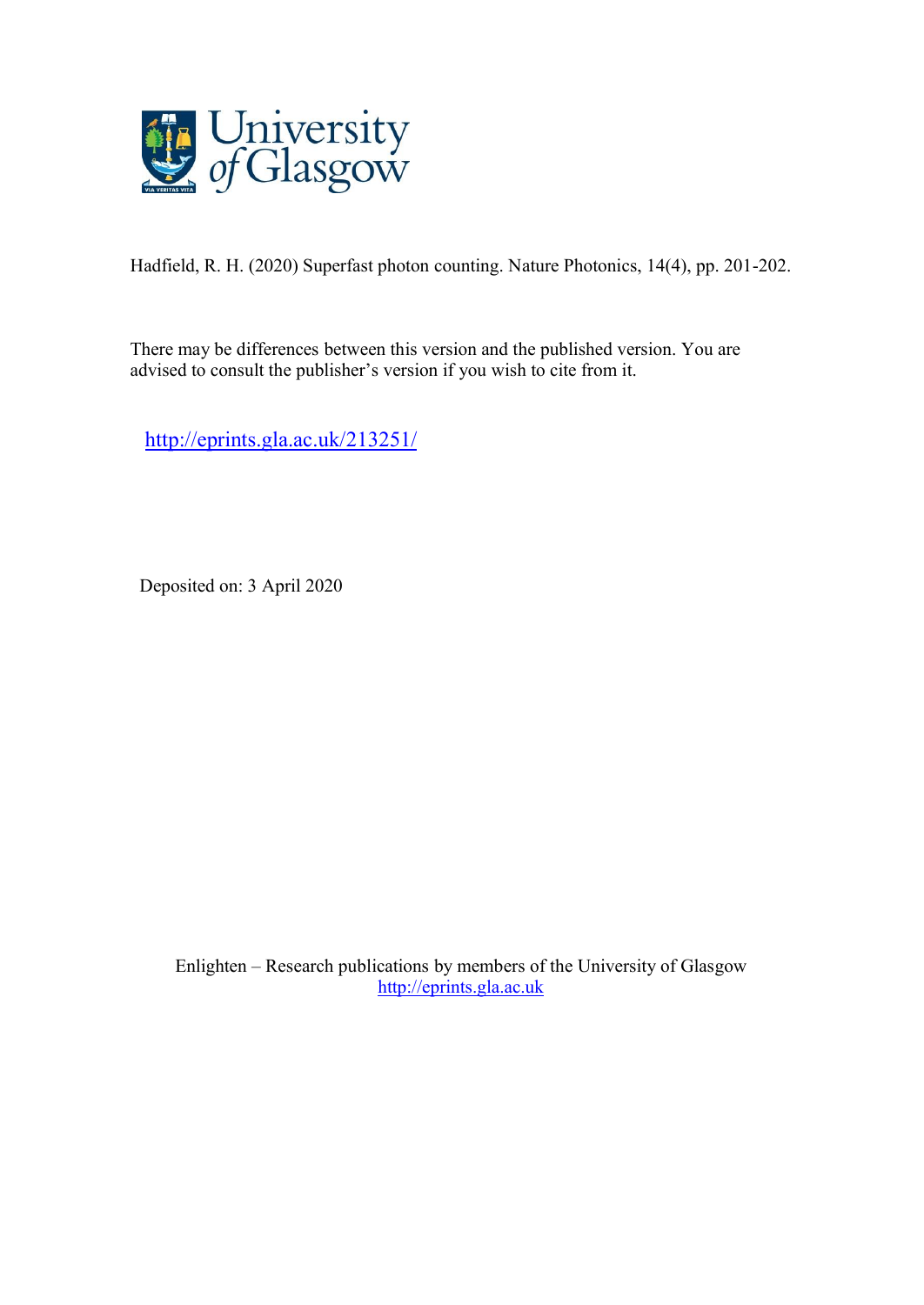Nature Photonics News & Views March 2020 – prepublication

## **PHOTODETECTORS**

# **Superfast photon counting**

*The news that superconducting nanowire detectors can detect single photons with a timing precision of just a few picoseconds will benefit applications ranging from sensing to quantum communications.* 

### **Robert Hadfield**

The ability to detect single photons with high efficiency, precise timing and low noise underpins a host of important applications in photonics, including single-photon LIDAR, fluorescence lifetime measurements, quantum secure communications and experiments in quantum optics. Over the past 20 years, the superconducting nanowire single-photon detector (SNSPD) has become an increasingly popular device for this task. A crucial parameter in the above applications is the SNSPD's timing jitter, the fluctuation between the true arrival time of a photon and the electrically registered arrival time recorded by the system. For example, in quantum communication experiments, the detector timing jitter is typically the limiting factor determining the clock rate of the system. For many years, the minimum timing jitter in SNSPDs has remained at the level of greater than 10 ps and was believed to be limited by the signal to noise ratio of the amplifier chain. In this month's issue of *Nature Photonics*, Boris Korzh of the NASA Jet Propulsion Laboratory and co-workers report a breakthrough in the area with the demonstration of a superconducting nanowire detector with a timing jitter of below 3 ps full-width at half-maximum [1].

The idea of using a superconducting nanowire for high-speed infrared photon counting dates back almost 20 years to the pioneering work of Gregory Gol'tsman and co-workers at Moscow State Pedagogical University and the University of Rochester [2]. The device concept is striking in its simplicity: a current-carrying superconducting nanowire will temporarily switch from zero to high electrical resistance following the transient thermal hotspot that results from the absorption of a single infrared photon. The resulting output voltage pulse can be readily amplified and registered with room temperature electronics, signalling the arrival of a photon. The nanowire then relaxes swiftly back into the superconducting state as the photon energy is dissipated into the device substrate. Although superconducting detectors of various types have long been prized by astronomers for their excellent sensitivity from X-ray to submillimetre wavelengths [3], the pathway into mainstream photonics for SNSPD technology has been circuitous.

At the time of this first report in 2001 [2], the notion that a nanoscale superconducting device that required liquid helium to operate could play a useful role in photonics applications seemed far-fetched to many optoelectronics experts. However, just a few years later, in 2007, early stage SNSPDs that were integrated into a closed-cycle cooling system set a new world record in long distance quantum cryptography in optical fibre, matching the 40-dB loss threshold required for space-to-ground quantum communications [4]. This feat caught the attention of the wider photonics community; superconducting nanowires began to be considered as a serious alternative to established photon counting solutions such as photomultipliers and single photon avalanche diodes at telecom wavelengths [5].

In 2013, Francesco Marsili and co-workers demonstrated near-unity single-photon detection efficiency with SNSPDs at the key telecom wavelength of 1550 nm [6]. This near-ideal detector performance enabled a breakthrough loophole-free Bell test of the principles of quantum physics using photons [7]. The absorption enhancement was achieved by integrating a very uniformly fabricated superconducting nanowire device with an appropriate optical cavity and optimising fibre coupling to the microscopic device area. Similar high efficiency SNSPDs have now been commercialised by a growing number of successful start-up companies worldwide and are now a standard photon counting tool in quantum optics labs across the world. Moreover,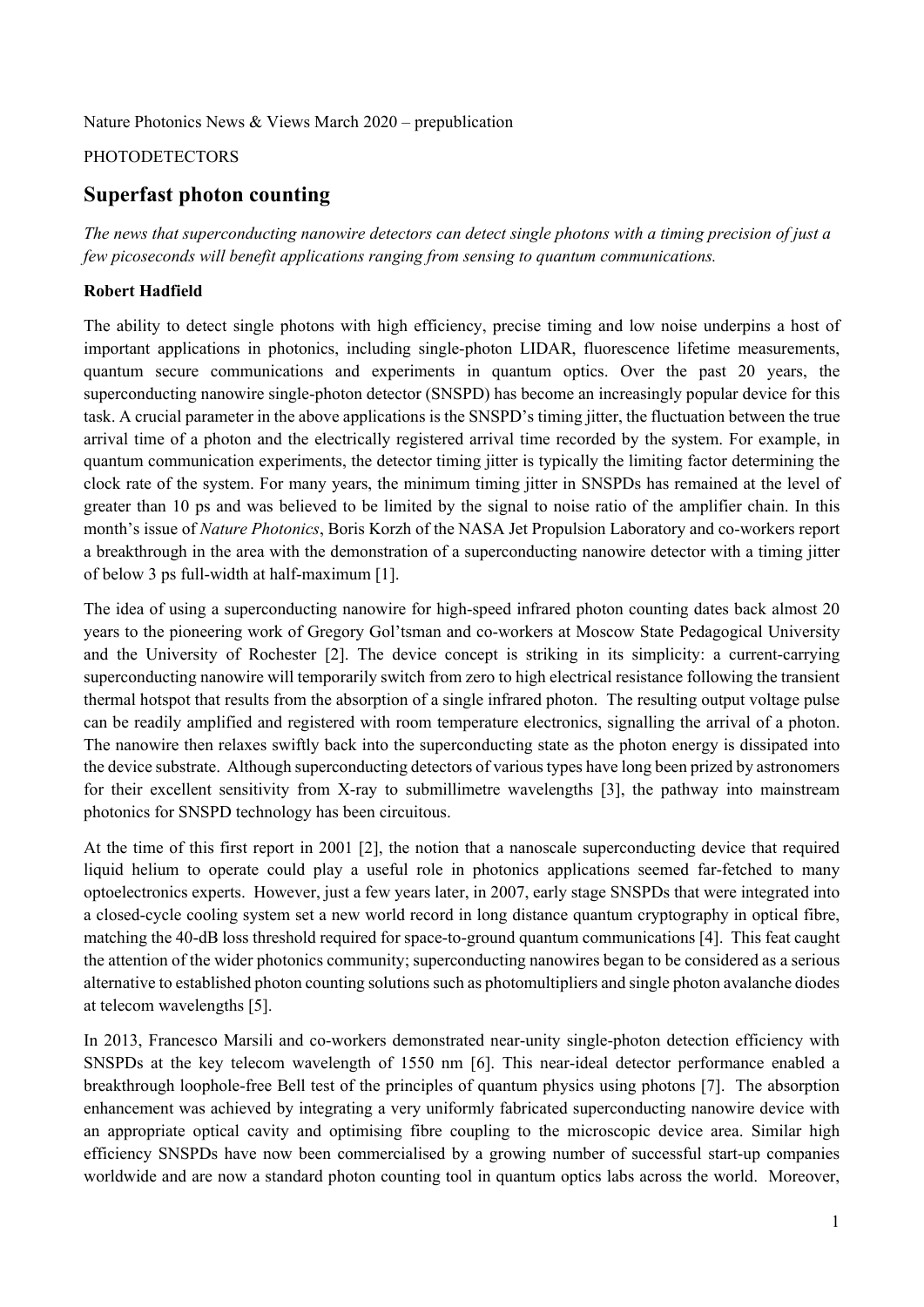these detector systems are rugged, cost-effective and user-friendly enough for deployment in real-world photoncounting applications.

A tantalizing aspect of the first superconducting nanowire wire device [2] was the projected picosecond timing resolution. This arises due to the device's ultrafast energy relaxation time -- following the absorption of a photon by a single electron in the superconducting material the energy is very rapidly transferred to other electrons forming a region of weakened superconductivity commonly referred to as a hotspot. In practice, this ultimate timing resolution had proven hard to exploit however and in applications timing resolution of 50 ps or greater are typical [8].

This latest study from Korzh et al [1] has definitively addressed this issue, pushing the time resolution of SNSPDs to down below 3 ps. The achievement is largely due to a concerted research effort driven by the Defense Advanced Research Projects Agency (DARPA) Detect program (2016-present) in the US where the country's top experimental groups in this field have worked closely together with strong support from leading theorists. As a result, a precise understanding of the timescales of the detection process in different superconducting materials has been gained including hotspot growth and subsequent breaking of superconductivity.

Korzh *et al*.'s device success is due to the use of high-quality niobium nitride which is shown to be superior to other superconducting materials such as tungsten silicide or molybdenum silicide. The team also redesigned the detector in order to eliminate geometric-based delay effects associated with photon absorption at different points along an extended nanowire. Finally, good impedance matching to the external circuit and careful choice of cryogenic amplifiers and time-correlated single-photon counting (TCSPC) electronics were employed.

The resulting timing jitter of 2.6 ps in the visible and 4 ps at 1550 nm with high internal quantum efficiency is remarkable: this is roughly the time it takes a photon to travel just one millimetre in free space. Timing jitter is important as it determines the minimum bin size for time stamping photon arrival events in applications such as fibre optic quantum communication and space-to-ground communications. In remote sensing applications such as single-photon LIDAR or fibre optic sensing, improved timing resolution translates directly to improved spatial resolution for a given acquisition time. The team's superconducting nanowire coupled with suitable TCSPC electronics, could even act as an optical sampling oscilloscope, operating with single photon sensitivity and a bandwidth of over 100 GHz [9].

This important work [1] heralds many exciting future developments and is likely to enable new picosecond photon counting applications in mainstream photonics. Improvements in practical cryogenics are likely to accelerate this trend. Superconducting nanowire single-photon detector device development remains a highly fruitful research area, with academic research groups, national laboratories and start-up companies all engaged. Important avenues of current development include the scale-up from single-pixel devices to large scale arrays [10], integration with complex waveguide circuits [11] and extension of photon counting performance into the ultraviolet and mid-infrared spectral regions.

# AUTHOR

Robert H. Hadfield,

James Watt School of Engineering, University of Glasgow, Glasgow, G12 8QQ, United Kingdom.

E-mail [Robert.Hadfield@glasgow.ac.uk](mailto:Robert.Hadfield@glasgow.ac.uk)

ORCID iD https://orcid.org/0000-0002-8084-4187